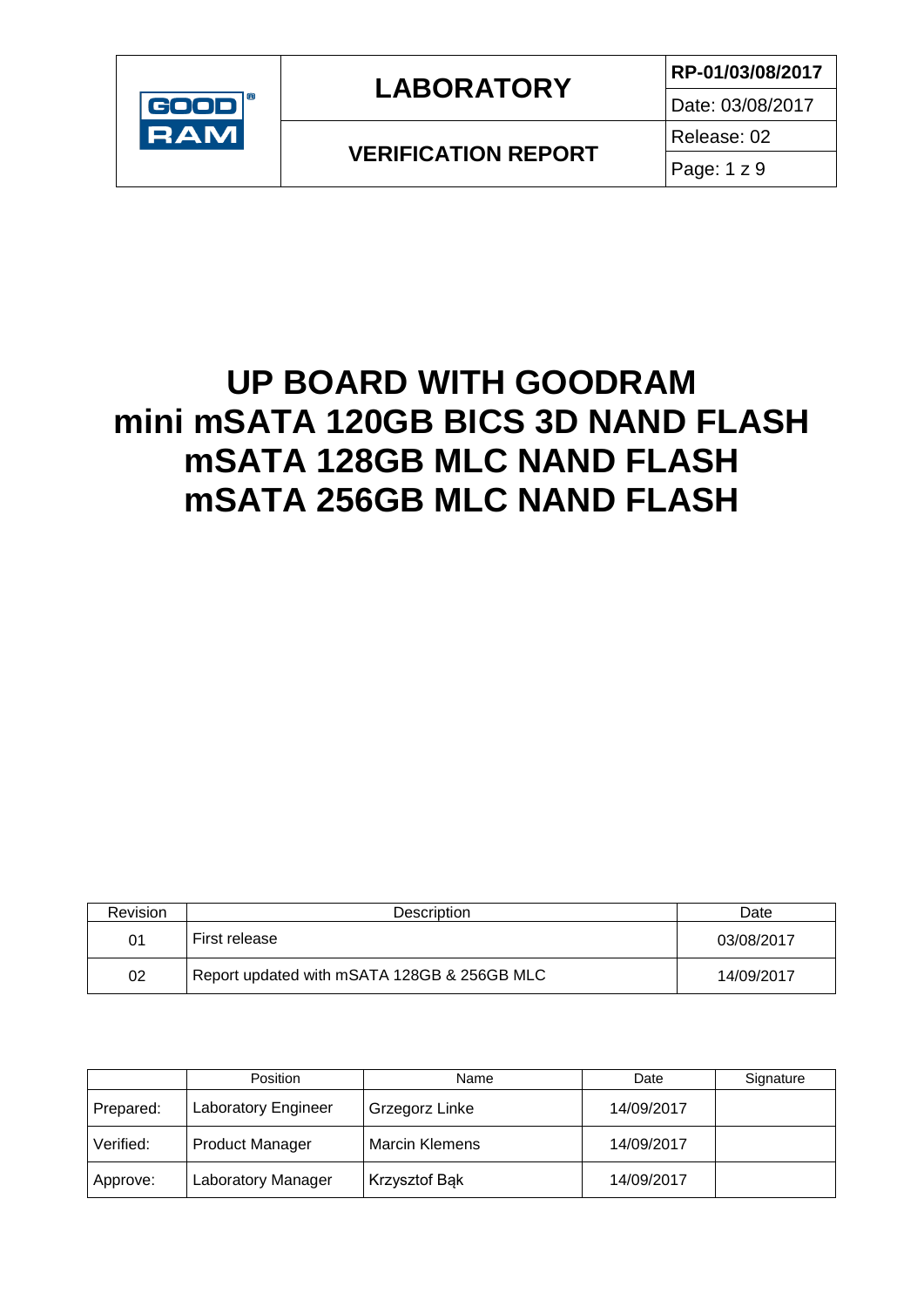

### **LABORATORY**

**VERIFICATION REPORT** 

RP-01/03/08/2017 Date: 03/08/2017 Release: 02

### **TABLE OF CONTENTS:**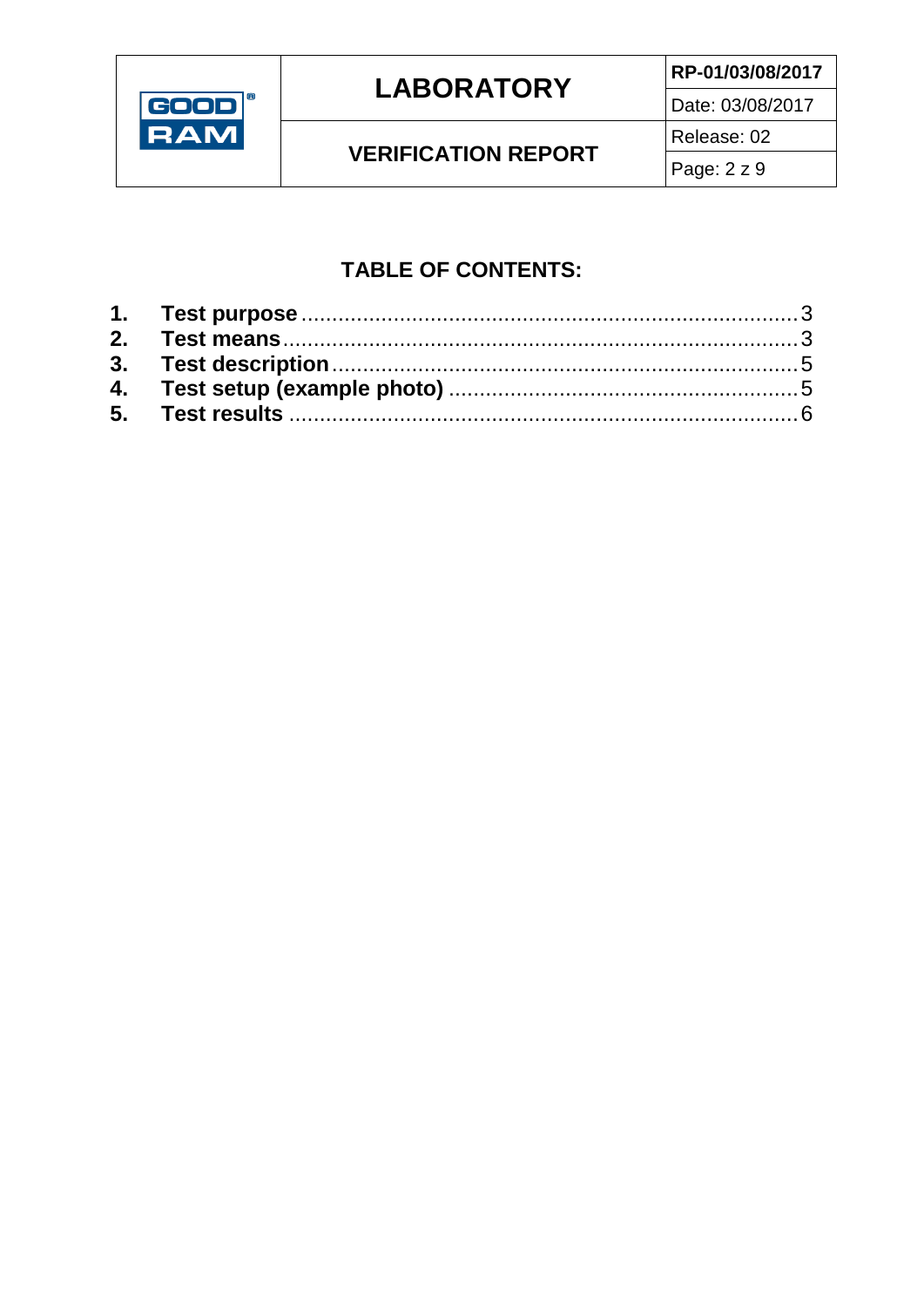

**VERIFICATION REPORT**

Date: 03/08/2017

Release: 02 Page: 3 z 9

#### <span id="page-2-0"></span>**1. Test purpose**

Target of the test is to verify compatibility of AAEON UP board with GOODRAM:

- mini mSATA 120GB BICS 3D NAND FLASH
- mSATA 128GB MLC NAND FLASH
- mSATA 256GB MLC NAND FLASH

#### <span id="page-2-1"></span>**2. Test means**

UP board (P/N: UP-CHT01-A10-0116), 1GB RAM, 16GB eMMC:



Power supply 5V, 400mA:

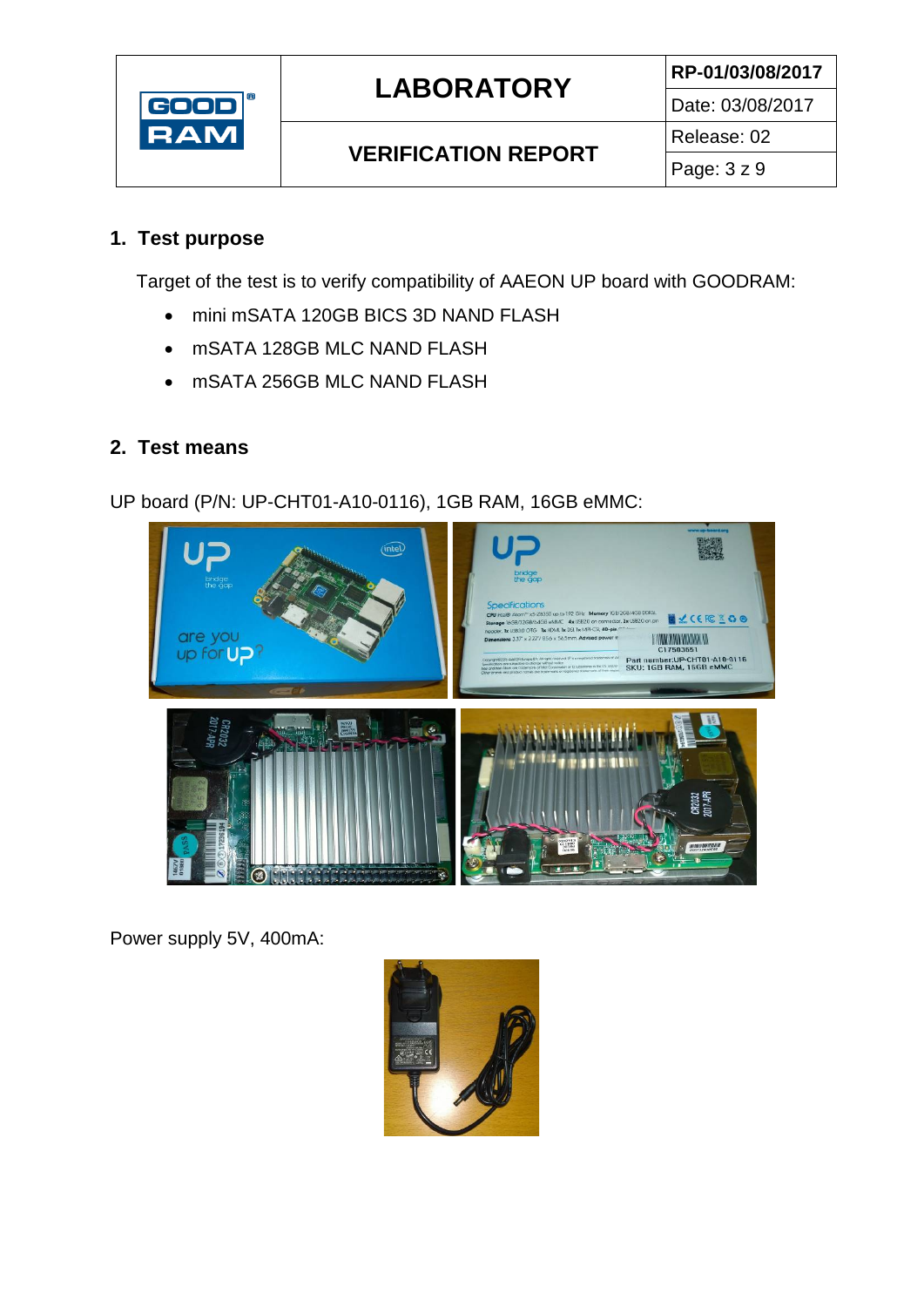

### **VERIFICATION REPORT**

Date: 03/08/2017 Release: 02

Page: 4 z 9

#### UP USB2.0 to mSATA Converter Board

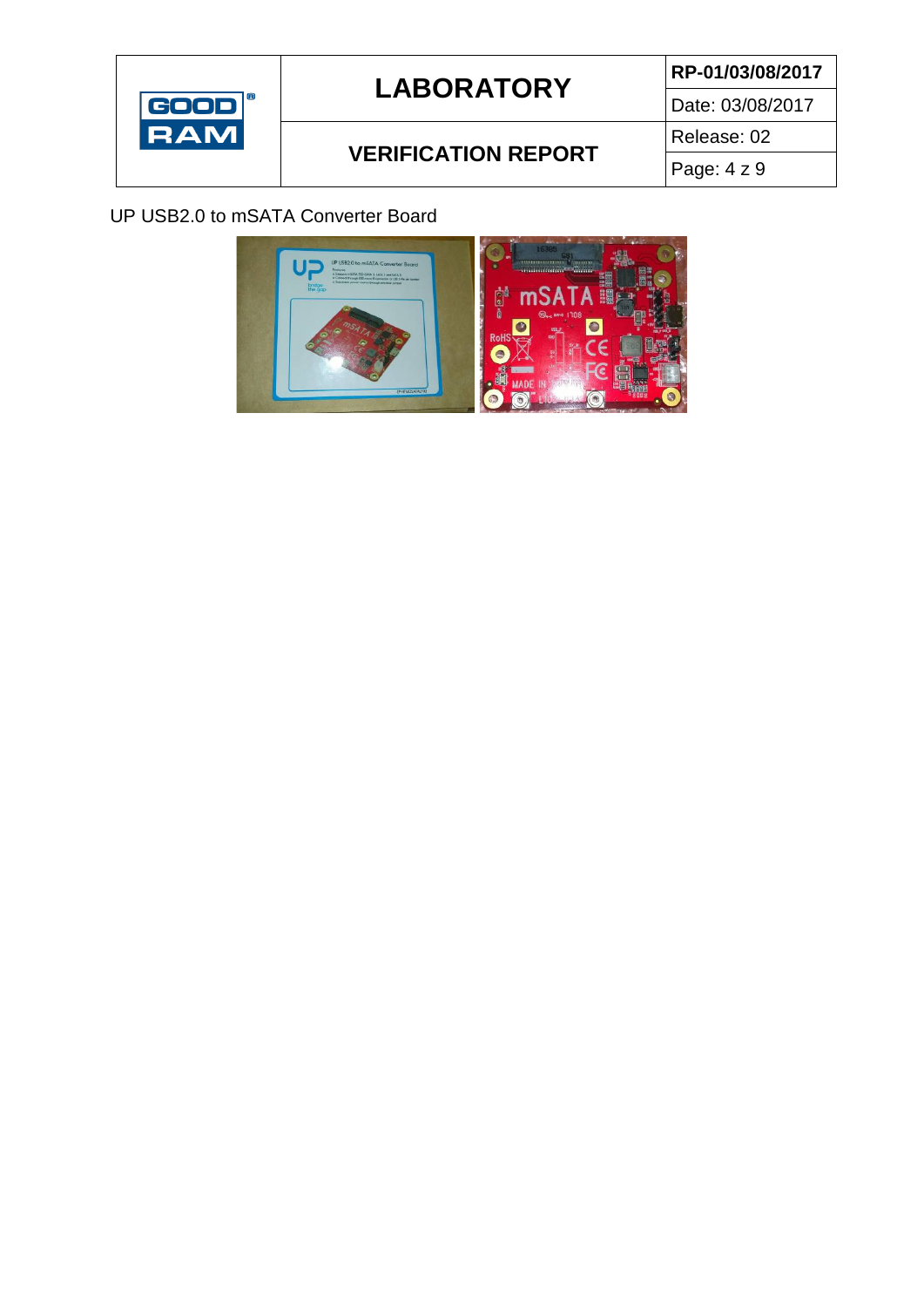

### **VERIFICATION REPORT**

Date: 03/08/2017 Release: 02

#### <span id="page-4-0"></span>**3. Test description**

On customer device operating system Windows 8.1 64bit was installed. Due to device configuration (1GB RAM and 64bit BIOS) was no possible to check Windows 10 32/64 bits). SSD was installed into provided adapter and connected through USB port to device. Basic verification test was performed:

- SSD proper detection by system
- Write/Read functionality
- Transfer verification with benchmark programs.

### <span id="page-4-1"></span>**4. Test setup (example photo)**

mSATA 128GB MLC:



mSATA 256GB MLC:

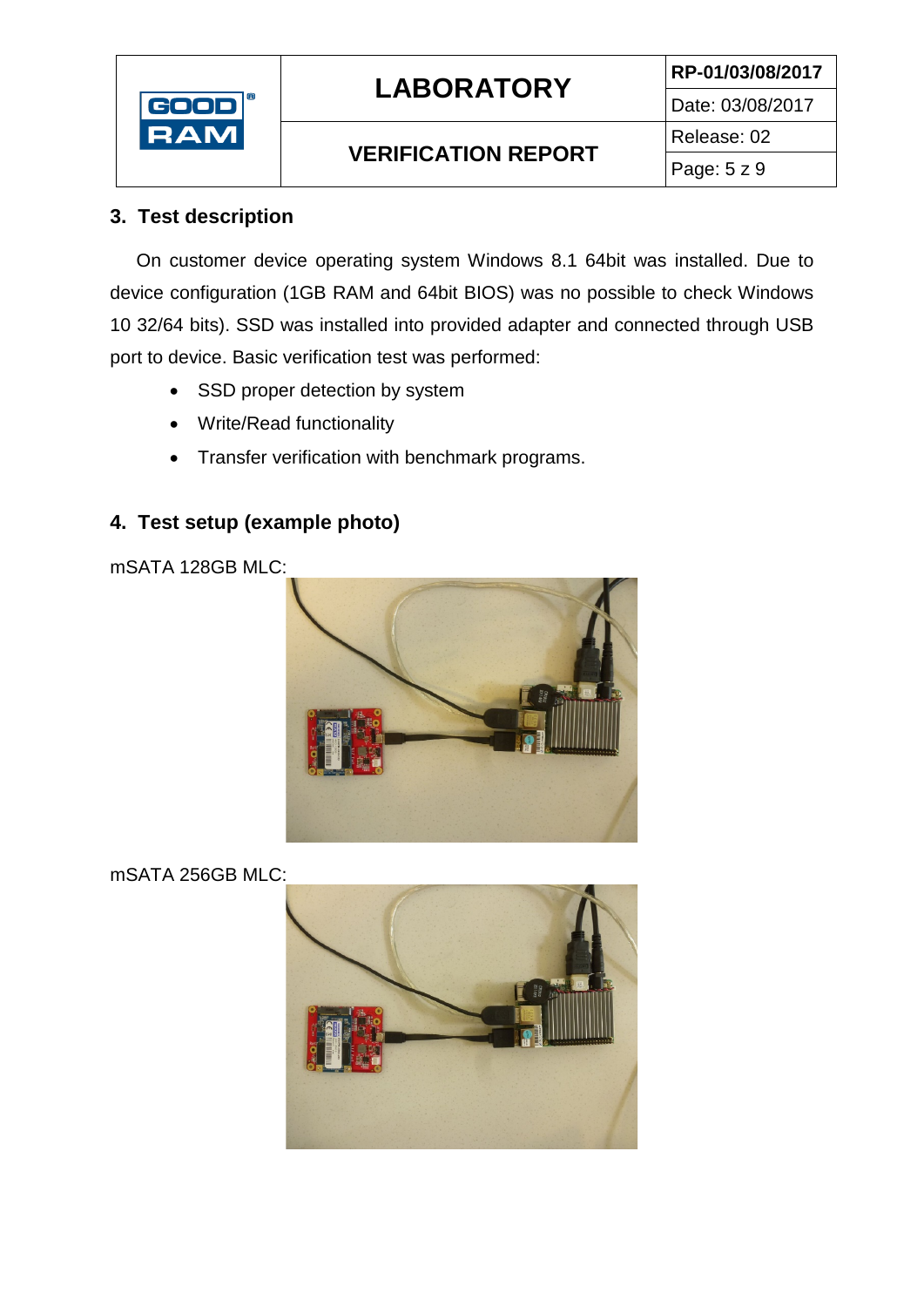

### **VERIFICATION REPORT**

Date: 03/08/2017

Release: 02 Page: 6 z 9

#### <span id="page-5-0"></span>**5. Test results**

SSD was detected correctly by operating system (Windows 8.1 64bit) and works correctly (write/read files).

#### **mini mSATA 120GB BICS 3D NAND FLASH**

**Maximum data transfer was limited by SATA adapter which works only in USB 2.0 standard.**

#### ATTO: Disk Benchmark v3.05:

|              | ISSD 120GB S11 miniSATA |       |              |       |                             |
|--------------|-------------------------|-------|--------------|-------|-----------------------------|
|              |                         |       |              |       | $\mathcal{L}_{\mathcal{A}}$ |
|              |                         |       | Test Results |       |                             |
|              |                         | Write | Read .       | Write | Read                        |
| 1 MB<br>2 MB |                         |       |              | 41297 | 40305                       |
|              |                         |       |              | 40305 | 40245                       |
| 4 MB         |                         |       |              | 40245 | 40184                       |
|              |                         |       |              |       |                             |

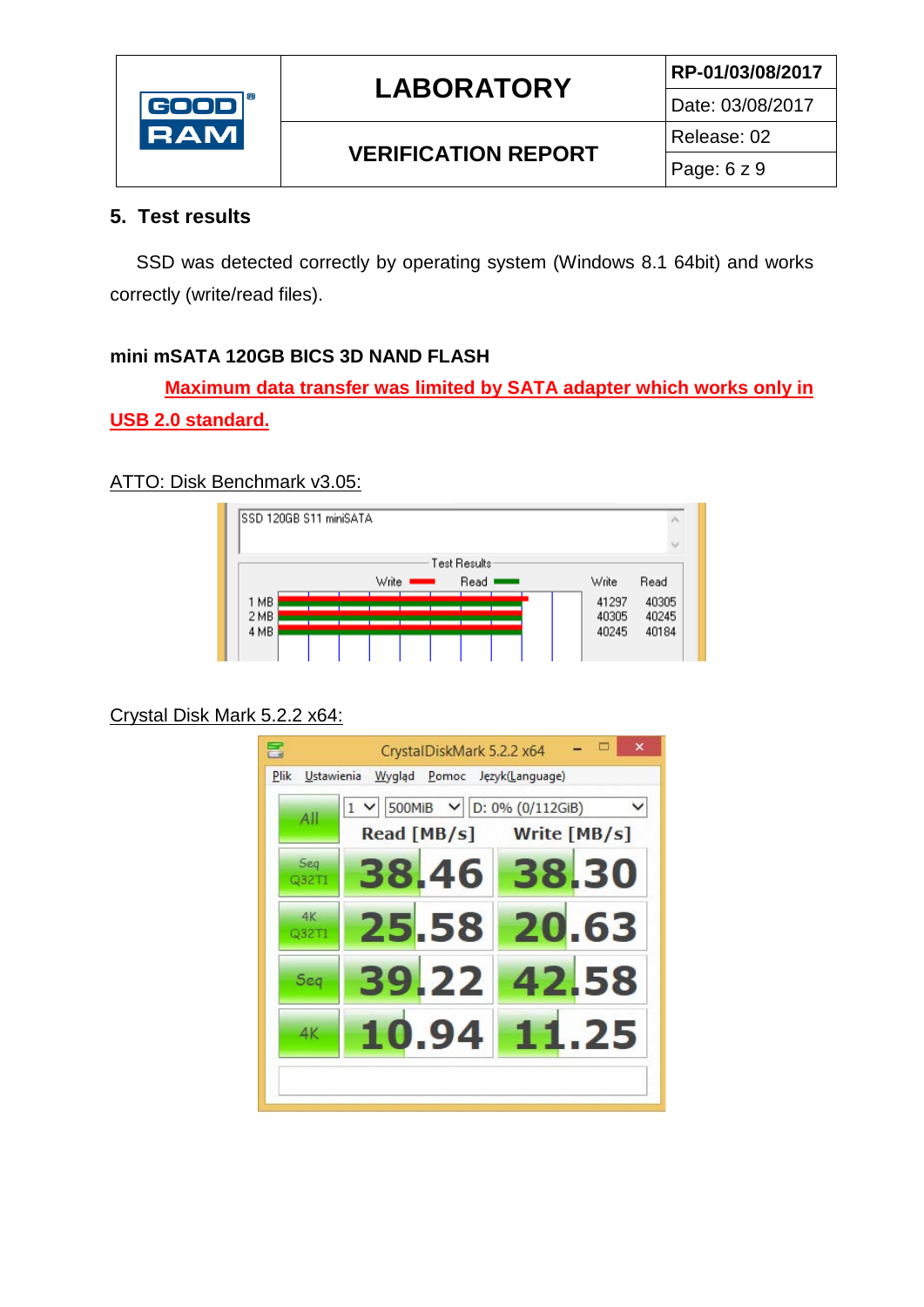

#### Date: 03/08/2017

### **VERIFICATION REPORT**

Release: 02 Page: 7 z 9

To compare Goodram preform test of SSD on platform where interface didn't limit transfer. Results are as below:

ATTO: Disk Benchmark v3.05:



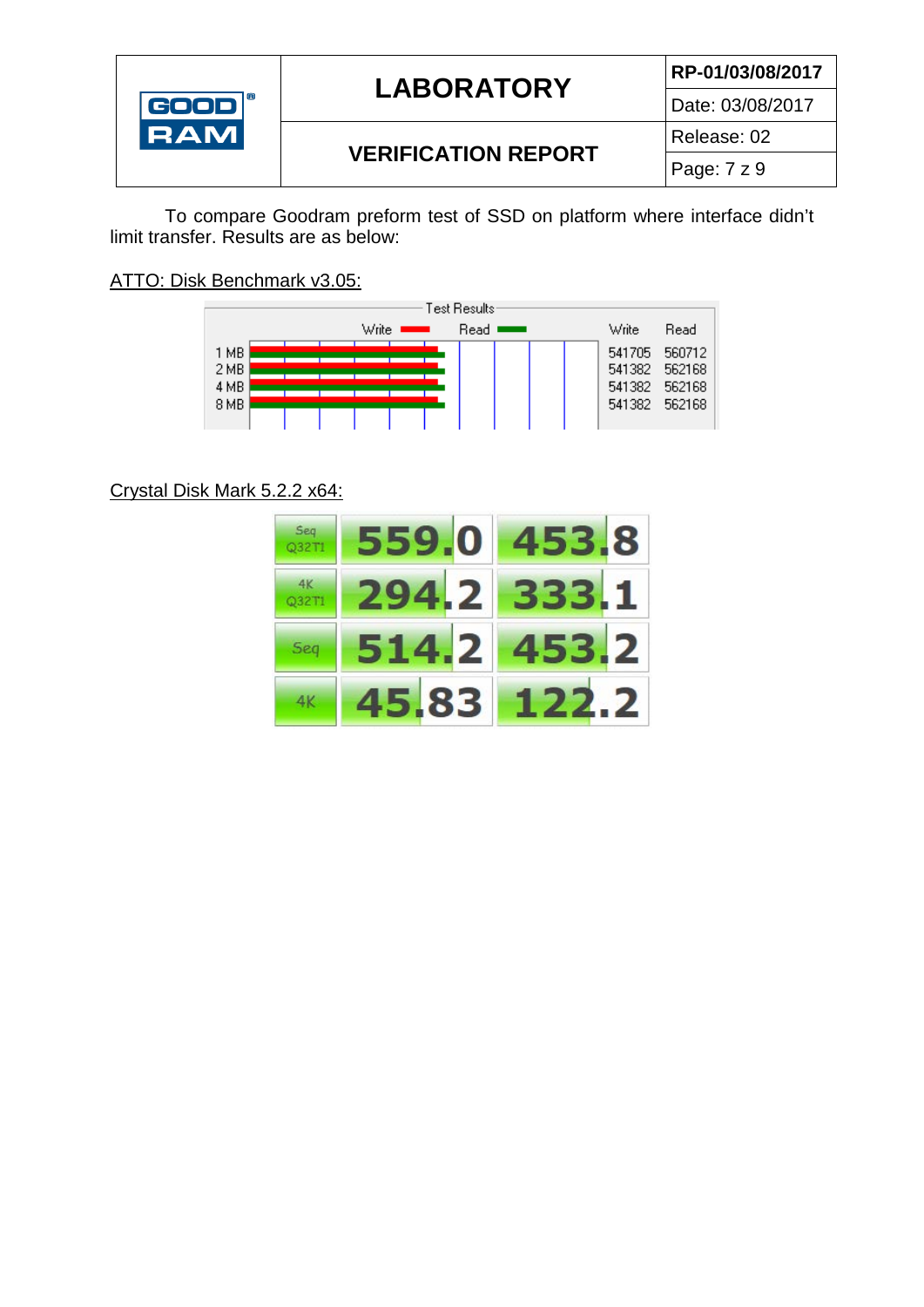

Date: 03/08/2017

### **VERIFICATION REPORT**

Release: 02 Page: 8 z 9

#### **mSATA 128GB MLC NAND FLASH**

**Maximum data transfer was limited by SATA adapter which works only in USB 2.0 standard.**

#### ATTO: Disk Benchmark v3.05: